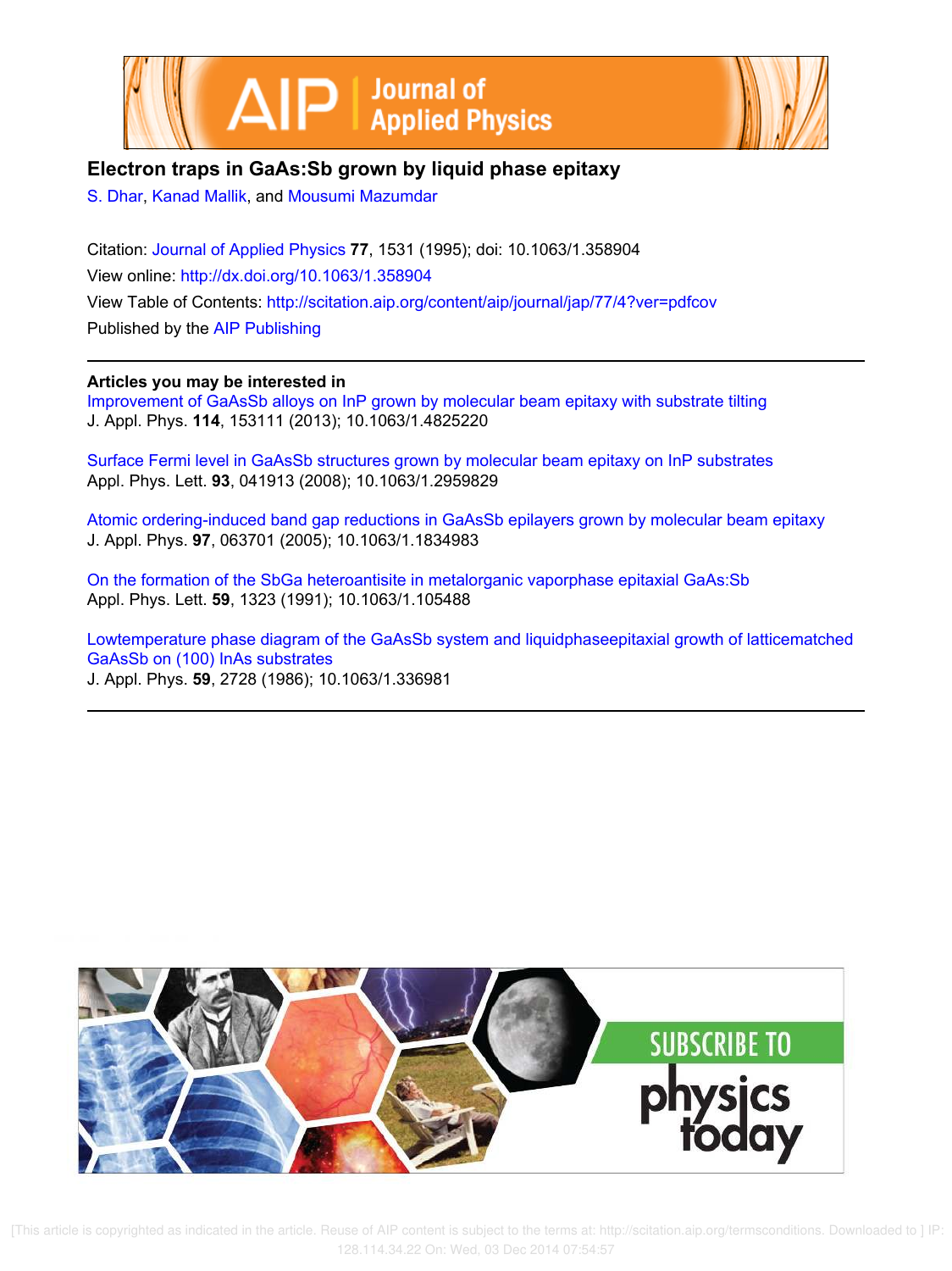# Electron traps in GaAs: Sb grown by liquid phase epitaxy

S. Dhar, Kanad Mallik,<sup>a)</sup> and Mousumi Mazumdar

Department of Electronic Science, University of Calcutta, 92, ARC. Road, Calcutta-700 009, India

(Received 20 May 1994; accepted for publication 12 October 1994)

Deep level transient spectroscopy studies of GaAs:Sb layers, grown by liquid phase epitaxy reveal the existence of two electron traps with activation energies of 0.4 and 0.54 eV. High temperature annealing of the material reduced the density of the former trap while that of the latter is increased substantially. Density of the 0.54 eV trap is also found to be controlled by the Sb content in the material. These two results, together with the obtained signature of the 0.54 eV trap, suggest that it is the same as the  $Sb_{Ga}$  related electron trap observed previously in GaAs:Sb materials grown by other techniques. Annealing increases the density of this trap by creating more  $Sb_{Ga}$  defects as a consequence of Ga out-diffusion from the material. Photocapacitance measurements indicate the presence of a 0.75 eV electron trap in the annealed layers, which is identified with the second charge state of the  $Sb_{Ga}$  electron trap.  $\odot$  1995 American Institute of Physics.

### 1. INTRODUCTION

Recent studies on GaAs, doped with antimony (Sb) have shown that the material contains an electron trap whose origin is directly related to Sb. The properties of this trapping center have been investigated quite extensively using Hall effect and photoluminescence  $(PL)^1$ , electron paramagnetic resonance  $EPR$ ,  $^{2,3}$  photo-EPR,  $^{4}$  deep level transient spectroscopy (DLTS),  $5,6$  and photocapacitance<sup>7</sup> techniques. These studies reveal that the observed level has the properties of a double donor<sup>2</sup> with its two charge states located at about 0.5 and 0.7 eV below the conduction band.<sup>6,7</sup> It is also more or less confirmed that the origin of the electron trap is the antisite defect,  $Sb_{Ga}^{2,4}$  This electron trap has so far been observed in bulk crystals grown by liquid encapsulated Czochralski (LEC) technique<sup>1-4,6</sup> and in epitaxial layers grown by metalorganic vapor phase epitaxy  $(MOVPE)$ .<sup>5,7</sup> In both the techniques, growth is done under arsenic-rich conditions favoring the formation of Ga-vacancies which, in turn, may support the generation of  $Sb_{Ga}$  defects. We have grown GaAs:Sb layers under gallium-rich conditions using liquid phase epitaxy (LPE) and investigated the traps present in the material using DLTS and photocapacitance techniques. An electron trap, with properties similar to that of the Sb-related trap discussed above, has been detected .in the material whose concentration is found to increase in layers subjected to a high temperature post-growth anneal. The details of our experiments, results, and the conclusions derived are presented in this paper.

## II. EXPERIMENT

## A. Materials growth

GaAs layers with thickness in the range  $8-10 \mu m$ , were grown on semiinsulating GaAs substrates in a conventional sliding boat LPE system. Details of our growth system and the growth procedure were published elsewhere.<sup>8</sup> Sb metal of 99.9999% purity obtained from Johnson-Matthey Chemicals, U.K., was added to the growth melt for doping the layers. The resultant concentration of Sb in the layer material was determined by secondary ion mass spectroscopy (SIMS) technique. An estimate of the Sb content in the more heavily doped materials was also obtained by using low temperature PL techniques.<sup>9</sup> For Sb concentration exceeding  $10^{20}$  cm<sup>-3</sup>. faint cross-hatched patterns started appearing on the layer surface indicating increased lattice mismatch at the layersubstrate interface. Van der Pauw-Hall measurements confirmed that the material is  $n$ -type with free carrier concentration in the range  $(1-3)\times10^{15}$  cm<sup>-3</sup> and 77 K Hall mobility around 30 000 cm<sup>2</sup> V<sup>-1</sup> s<sup>-1</sup>. The material was found to be fully stoichiometric within the resolution of the SIMS technique and the major electrically 'active impurities were detected as oxygen, silicon, and carbon.

# B. Annealing and test device fabrication

Each test sample was cut into two pieces and one of the pieces was subjected to an anneal at 800 "C for 1 h under ultrapure hydrogen flow in the LPE furnace with the sample placed into one of the wells of the graphite boat with a graphite cover on top. Thermal decomposition of the layer surface during annealing was reduced by using GaAs proximity caps. No change in the carrier concentration or the type was noticed in the material after annealing.

Schottky-barrier diodes were fabricated on the cleaned surface of the layer by evaporating semi-transparent gold dots of diameter 0.5 mm in a Varian electron beam system under a vacuum of  $10^{-8}$  Torr. Gold evaporation was made on both the unannealed and the annealed samples in the same run. Alloyed In-Sn ohmic contacts were formed in the proximity of the gold dots.

## C. DLTS measurements

The test device was mounted on the cold finger of an APD Cryogenics Displex closed cycle helium cryogenic system. Temperature scan of the device was made in the range 100-300 K. For measurements above 300 K, the device was

a)Present address: Calcutta University Computer Centre, Meghnad Saha Bhavan, 92, A.P.C. Road, Calcutta-700 009, India.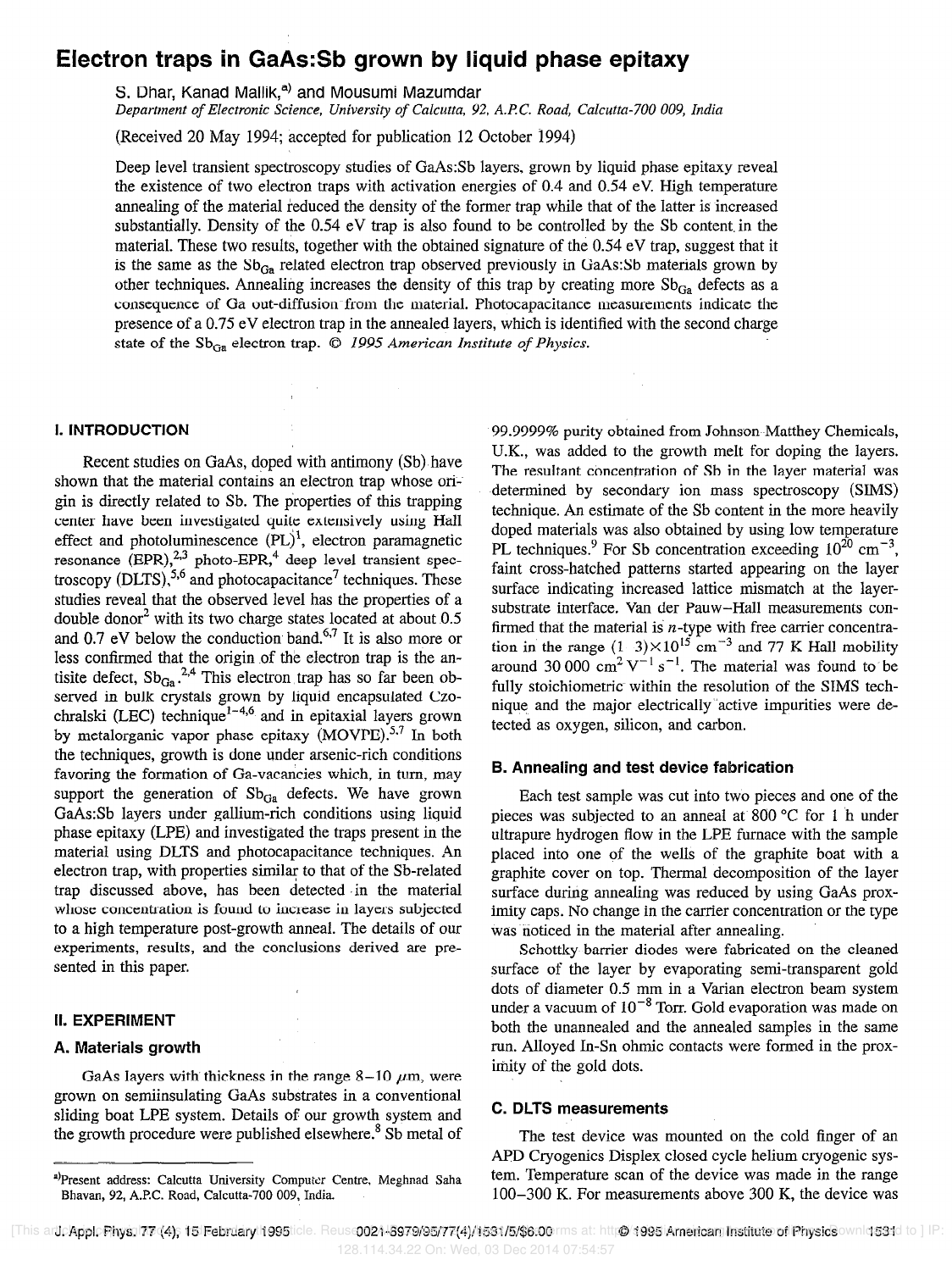

FIG. 1. DLTS plot of election traps in as-grown and annealed LPE GaAs layers with moderate Sb doping.

mounted on a separate jig, provided with a heater and a thermocouple. The DLTS measurement setup was implemented using a HP 4280A 1 MHz  $C-V$  meter, controlled by a HP 9000/836 computer. Individual capacitance transients at different temperatures were recorded in the computer and the necessary analysis was done under software control.

#### D. Photocapacitance measurements

Photocapacitance measurements were done at 10 K with the test device mounted on the Displex cryostat. The optical system consisted of an Oriel l/4-meter grating monochromator with a stabilized xenon arc lamp source. Appropriate filters were used at the output end of the monochromator to block the higher order light from the grating. Light was allowed to fall on the Schottky junction through the quartz window of the cryostat and the semitransparent gold metallization. Steady-state photocapacitance spectra were recorded in the photon energy range of  $0.62-1.26$  eV. In all experiments, the diode was held at a reverse bias of  $-1$  V.

# III. RESULTS

# A. DLTS

Figure 1 shows the deep level spectra for a GaAs:Sb layer with an Sb concentration of  $6 \times 10^{18}$  cm<sup>-3</sup>, taken before and after annealing. The spectrum for the as-grown sample shows a sharp peak at around 175 K corresponding to the presence of an electron trap A. A second weak and broad peak is observed at about 265 K which may be due to another electron trap  $B$ . After annealing, the height of peak  $A$  is reduced and it merges into a broad DLTS spectrum in which

the most prominent feature is the peak due to trap  $B$ . We repeated the experiment with a layer having higher Sbdoping of  $2 \times 10^{15}$  cm<sup>-3</sup>. The DLTS trace for the as-grown sample, as is seen from Fig. 2, is quite broad with a single peak due to trap A. There is also a weak shoulder at about 260 K, which may again be due to trap  $B$ . As in the case of the moderately doped material, annealing reduced the concentration of trap  $A$  whereas that of trap  $B$  is enhanced. Arrhenius plots for traps A and B were constructed by careful analysis of the capacitance transients and are presented in Fig. 3. Activation energies of the traps together with their capture cross-sections, extracted from the prefactors of the Arrhenius plots, are also indicated in Fig. 3. Trap concentrations in various samples are measured from the height of the corresponding DLTS peaks and are listed in Table 1. It is evident that the concentration of trap A does not depend on the density of Sb in the material, whereas that of trap  $B$  is significantly increased in the material with higher Sb doping.

## 6. Photocapacitance

Steady-state photocapacitance measurements were performed on the same samples used in DLTS measurements. The results are presented in Figs. 4 and 5. The as-grown layer in Fig. 4 shows an initial fall in photocapacitance due to the presence of hole traps in LPE GaAs,<sup>10</sup> followed by a steady rise starting at about 0.9 eV. This capacitance rise is attributed to the complementary transitions from the same hole traps. For the annealed sample, however, there is an additional increase of capacitance at about 0.75 eV, indicat-

128.114.34.22 On: Wed, 03 Dec 2014 07:54:57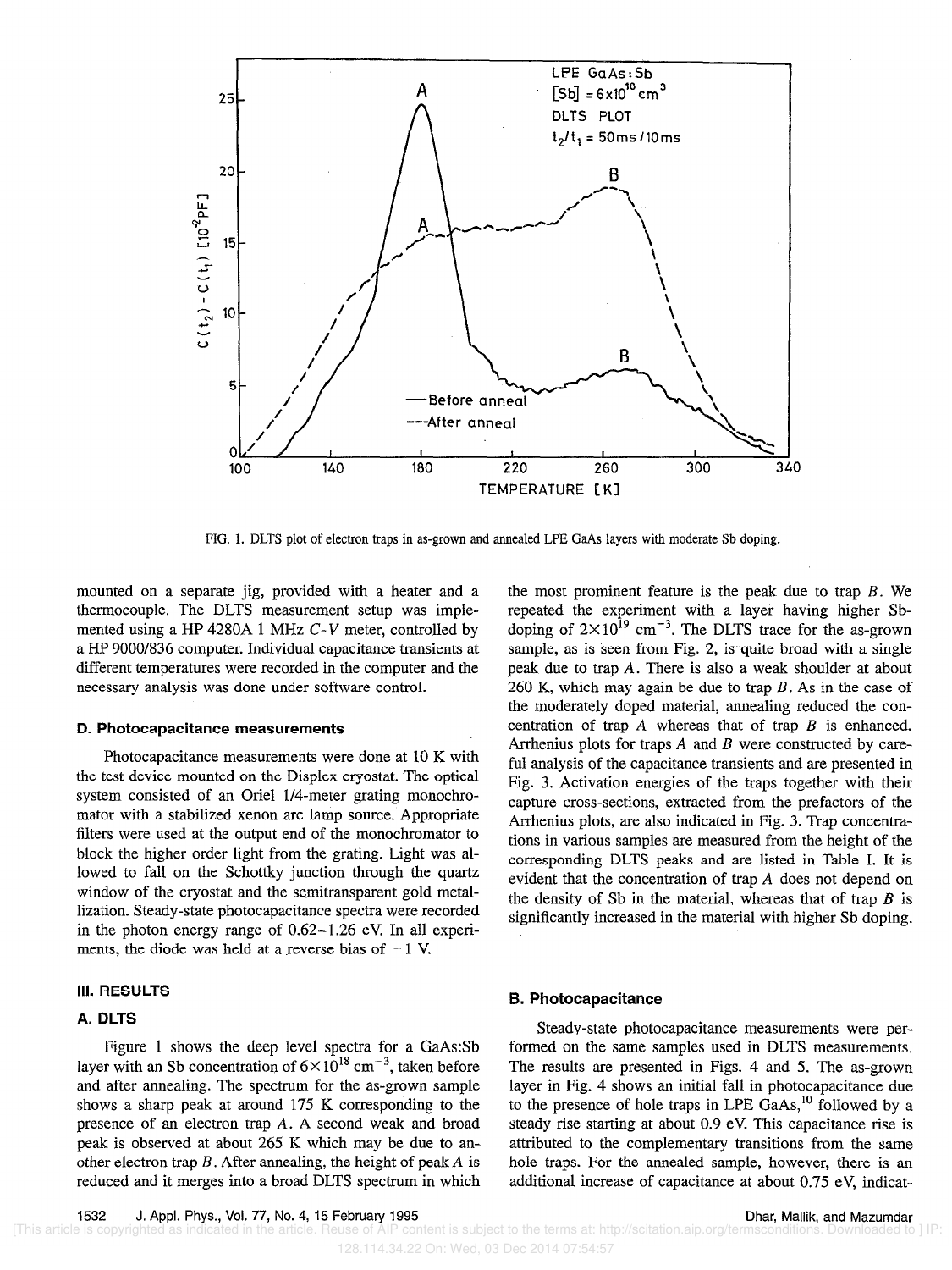

FIG. 2. DLTS plot of electron traps in as-grown and annealed LPE GaAs layers with high Sb doping.

ing emission from an electron trap with a photoionization energy of the same value. Similar behavior of the photocapacitance data is observed more prominently in Fig. 5 for the layer with higher Sb-doping.



FIG. 3. Arrhenius plots of electron traps in LPE GaAs:Sb.

## IV. DISCUSSION

From the signature of the electron trap  $A$  in Fig. 3, we can identify it with the electron trap EB6 or E3, previously found in electron-irradiated LPE GaAs.<sup>11</sup> However, there is no.previous report regarding the existence of this trap in as-grown LPE GaAs. Origin of the trap is believed to be due to defects or complexes arising out of crystallographic disorders existing in the material, which explains the reduction of the density of the same upon annealing.

Electron trap  $\hat{B}$  shows two distinctly observable properties. First, the concentratiop of this trap is increased with that of Sb in the material. Secondly, annealing of the material at high temperatures increases the concentration of trap  $B$ . In an earlier experiment,<sup>12</sup> an electron trap with properties similar to that of the well-known trap EL2 was created in molecular beam epitaxial (MBE) GaAs by high temperature annealing under  $Si_3N_4$  cap. This result was explained by assuming the out-diffusion of Ga atoms from the layer material to the  $Si<sub>3</sub>N<sub>4</sub>$  cap, with the subsequent formation of  $As<sub>Ga</sub>$ defects at the vacant Ga sites which are believed to be the

TABLE I. Concentration of electron traps in LPE GaAs:Sb layers.

| Sb doping<br>density<br>$\rm (cm^{-3})$ | Concentration of trap A<br>$\rm (cm^{-3})$   |                                            | Concentration of trap $B$<br>$\rm (cm^{-3})$ |                                              |
|-----------------------------------------|----------------------------------------------|--------------------------------------------|----------------------------------------------|----------------------------------------------|
|                                         | Before anneal                                | After anneal                               | Before anneal                                | After anneal                                 |
| $6 \times 10^{18}$<br>$2\times10^{19}$  | $1.7 \times 10^{13}$<br>$1.8 \times 10^{13}$ | $9 \times 10^{12}$<br>$1.2 \times 10^{13}$ | $4 \times 10^{12}$<br>$6 \times 10^{12}$     | $1.2 \times 10^{13}$<br>$1.7 \times 10^{13}$ |

J. Appl. Phys., Vol. 77, No. 4, 15 February 1995<br>Ticle is copyrighted as not at a 15 February 1995 128.114.34.22 On: Wed, 03 Dec 2014 07:54:57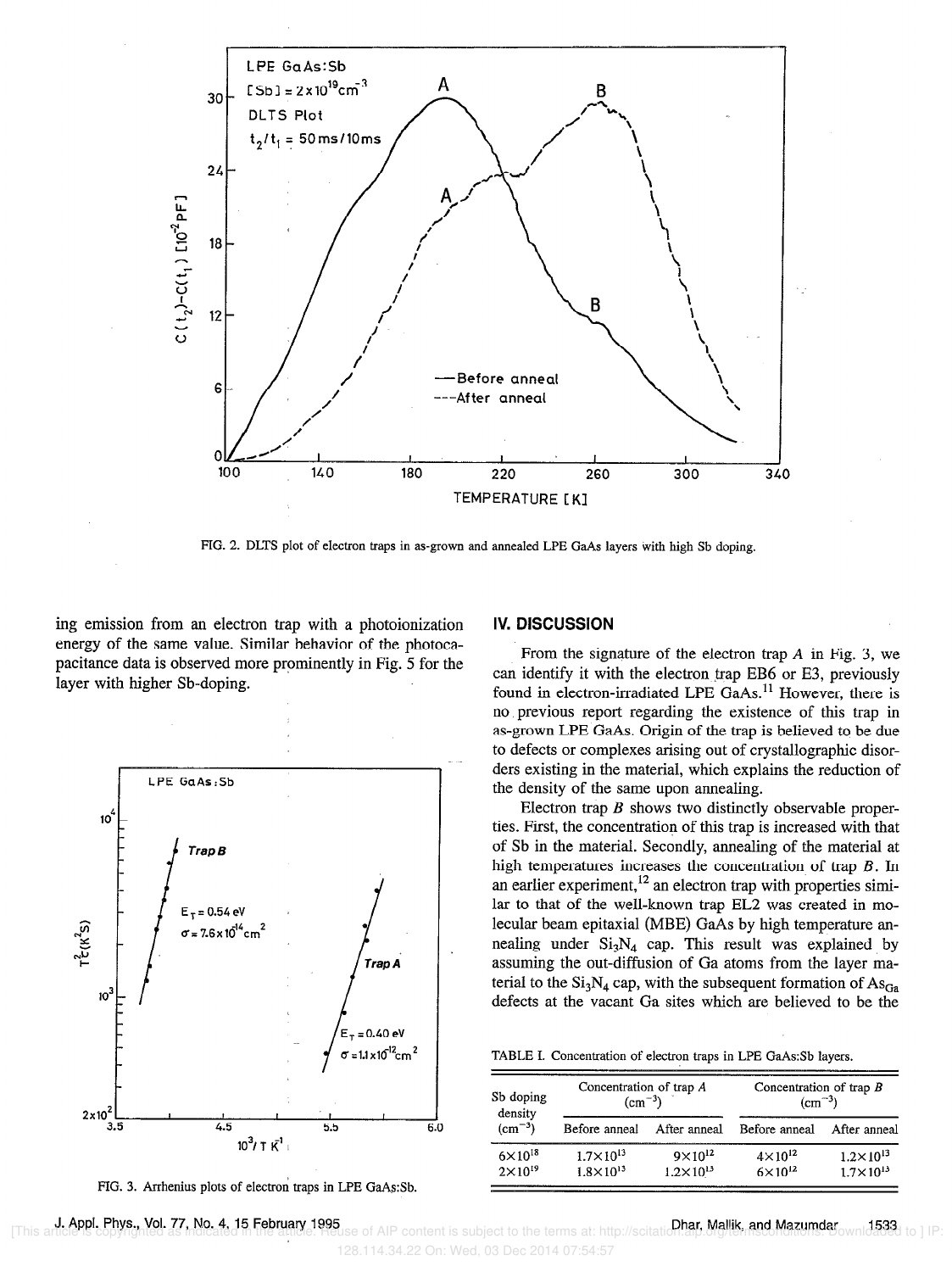

FIG. 4. Steady state photocapacitance spectra of the samples whose DLTS data are shown in Fig. 1.

source of EL2. Similar results were obtained by other work $e^{i\theta}$  and  $e^{i\theta}$  and on rapid thermal annealed  $(RTA)^{14}$  MBE GaAs and the phenomenon was ascribed to the high thermal stress at the semiconductor-dielectric interface during thermal annealing. The Ga out-diffusion model has been recently confirmed by Katayama et  $al$ <sup>15</sup> by their RTA experiments on SiO,-coated bulk GaAs wafers and they indicate that interfacial thermal stress actually enhances the out-diffusion of Ga. The similarity between the results of the above experiments and that of ours is that we are also generating trap  $B$  by furnace anneal although its signature is very much different from that of EL2. The measured signa-



FIG. 5. Steady state photocapacitance spectra of the samples whose DLTS data are shown in Fig. 2

ture of trap  $B$  and its relation with Sb concentration in the material suggests that it is the same as the  $Sb_{Ga}$ -related electron trap obtained previously in MOVPE-grown GaAs:Sb.<sup>5</sup> Formation of this defect is not, in general, favored in LPE GaAs, grown under Ga-rich conditions. This is consistent with the observed low density of trap  $B$  in our samples, prior to annealing. Anneal-induced out-diffusion of Ga will facilitate the formation of  $Sb_{Ga}$ , much in the same way as that of  $\text{As}_{\text{Ga}}$  defects in annealed MBE GaAs layers and the concentration of trap  $B$  will increase. However, simultaneous generation of EL2 is not observed in our experiments since according to Ref. 2, Sb, because of its much higher affinity towards Ga-vacancies, forms  $Sb_{Ga}$  defects at the expense of  $As_{Ga}$ . Further, from the experimental results of Wada and Inoue,  $16$  we may note that the loss of As near the surface of GaAs during annealing decreases the concentration of EL2.

The photocapacitance spectra of the annealed samples in Figs. 4 and 5 indicate the presence of an electron trap with a photoionization threshold near 0.75 eV. We may note from previous reports that the  $Sb_{Ga}$  electron trap is a double donor with its second charge state having an energy of  $0.7 \text{ eV}^{6,7}$ We can, therefore, attribute the 0.75 eV threshold, obtained from the photocapacitance experiments, to the  $f/2$ + transition of trap  $B$ . However, this transition is not being observed in the as-grown samples, suggesting that the density of trap  $B$  in such materials is actually low.

Finally, it should be mentioned that we did not use any encapsulant over our GaAs layers during annealing. We believe that in this case, out-diffused Ga atoms piled up near the surface.

# V. CONCLUSIONS

From DLTS and photocapacitance experiments we have shown that an electron trap, which is present in low concentrations in as-grown LPE GaAs:Sb materials, can be created in appreciable concentrations using high temperature annealing. Concentration of the trap also follows that of Sb in the material. It is suggested that the electron trap originates from  $Sb_{Ga}$  defects whose generation is favored in annealed materials due to Ga out-diffusion.

DLTS results further confirm the existence of a second electron trap in the material with an activation energy of 0.4 eV. Concentration of the this trap is reduced upon annealing. It is supposed that the trap is related to simple native defects or complexes and is the same as the trap EB6 detected previously in electron-irradiated GaAs.

# ACKNOWLEDGMENTS

The authors are indebted to Professor B. R. Nag for his encouragement of the work. The work was supported by the Department of Electronics, Govt. of India. One of the authors (S.D.) is grateful to the University Grants Commission for financial support under Career Award scheme. Financial support to another author (M.M.) by CSIR, India is also acknowledged.

**1534 J. Appl. Friys., vol. 77, NO. 4, 15 February 1993**<br>[This article is copyrighted as indicated in the article. Reuse of AIP content is subject to the terms at: http://scitation.aip.org/termsconditions. Downloaded to 128.114.34.22 On: Wed, 03 Dec 2014 07:54:57